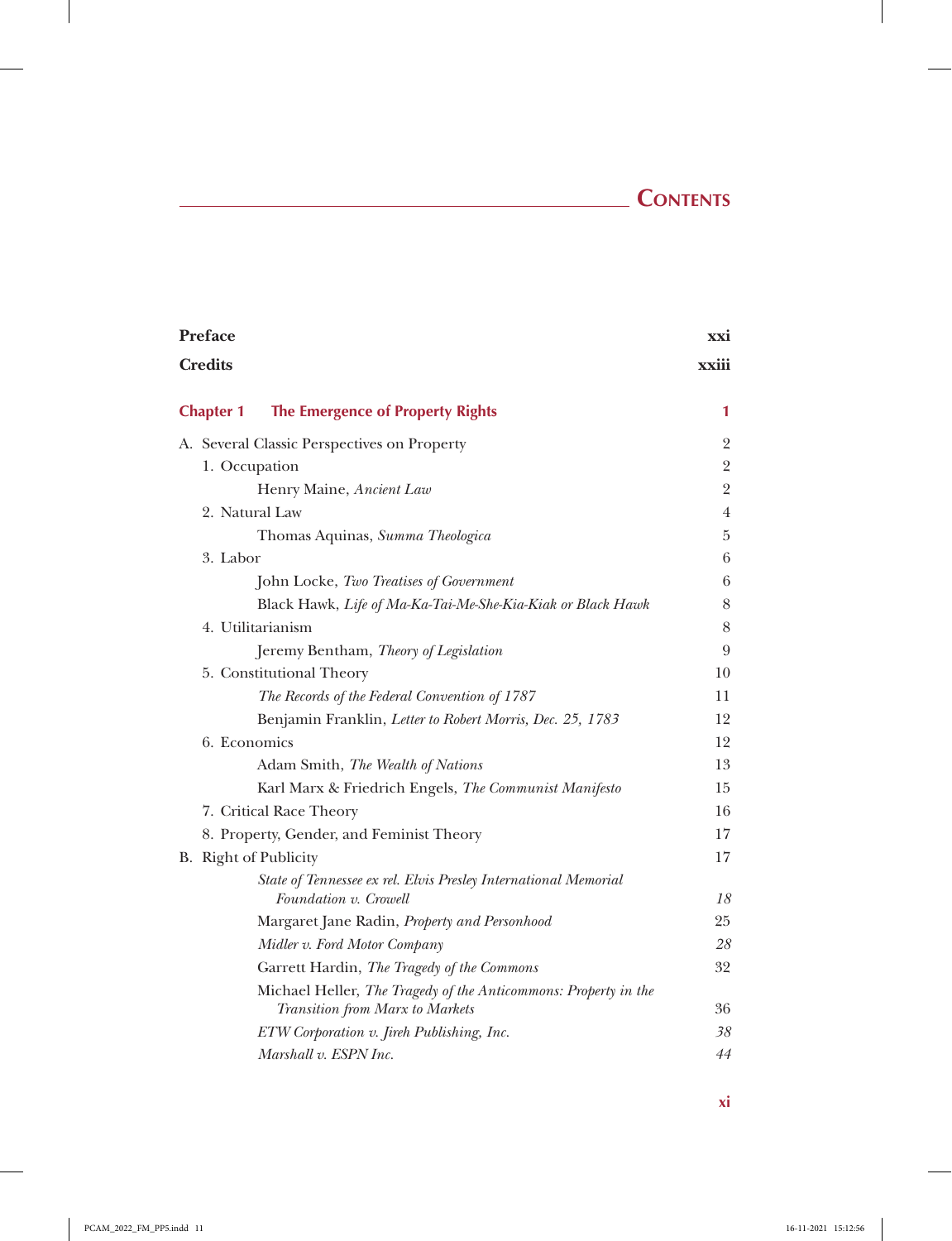| XII                  |                                                                                                  | <b>Contents</b> |
|----------------------|--------------------------------------------------------------------------------------------------|-----------------|
|                      | Edward J. Larson, Murder Will Out: Rethinking the Right of<br>Publicity Through One Classic Case | 48              |
|                      | Guido Calabresi & Douglas Melamed, Property Rules, Liability                                     |                 |
|                      | Rules, and Inalienability: One View of the Cathedral                                             | 55              |
| C. Cultural Property |                                                                                                  | 61              |
|                      | Willcox v. Stroup                                                                                | 62              |
|                      | Carter v. Helmsley-Spear, Inc.                                                                   | 69              |
|                      | United States v. Schultz                                                                         | 75              |
| <b>Chapter 2</b>     | <b>Personal Property</b>                                                                         | 83              |
|                      | A. Distinction Between Real and Personal Property                                                | 83              |
|                      | Black Hills Institute of Geological Research v. South Dakota School of                           |                 |
|                      | Mines and Technology                                                                             | 83              |
| <b>B.</b> Finders    |                                                                                                  | 87              |
|                      | Armory v. Delamirie                                                                              | 88              |
|                      | Bridges v. Hawkesworth                                                                           | 89              |
|                      | South Staffordshire Water Co. v. Sharman                                                         | 90              |
|                      | Hannah v. Peel                                                                                   | 92              |
|                      | Corliss v. Wenner                                                                                | 94              |
|                      | Mark Twain, The Adventures of Tom Sawyer                                                         | 98              |
|                      | Columbus-America Discovery Group v. Atlantic Mutual<br><b>Insurance Company</b>                  | 100             |
|                      | Popov v. Hayashi                                                                                 | 105             |
| C. Bailees           |                                                                                                  | 111             |
|                      | Mezo v. Warren County Public Library                                                             | 112             |
|                      | Bridge Tower Dental, P.A. v. Meridian Computer Center, Inc.                                      | 113             |
|                      | Shamrock Hilton Hotel v. Caranas                                                                 | 118             |
|                      | D. Bona Fide Purchasers                                                                          | 122             |
|                      | Charles Evans BMW, Inc. v. Williams                                                              | 124             |
|                      | Lindholm v. Brant                                                                                | 127             |
| E. Gifts             |                                                                                                  | 132             |
|                      | Simpson v. Simpson                                                                               | 133             |
|                      | Gruen v. Gruen                                                                                   | 134             |
|                      | In re Estate of Smith                                                                            | 139             |
|                      | Lindh v. Surman                                                                                  | 143             |
|                      | Albinger v. Harris                                                                               | 146             |

 $\overline{\phantom{a}}$ 

 $\overline{\phantom{a}}$ 

 $\mathbb{I}$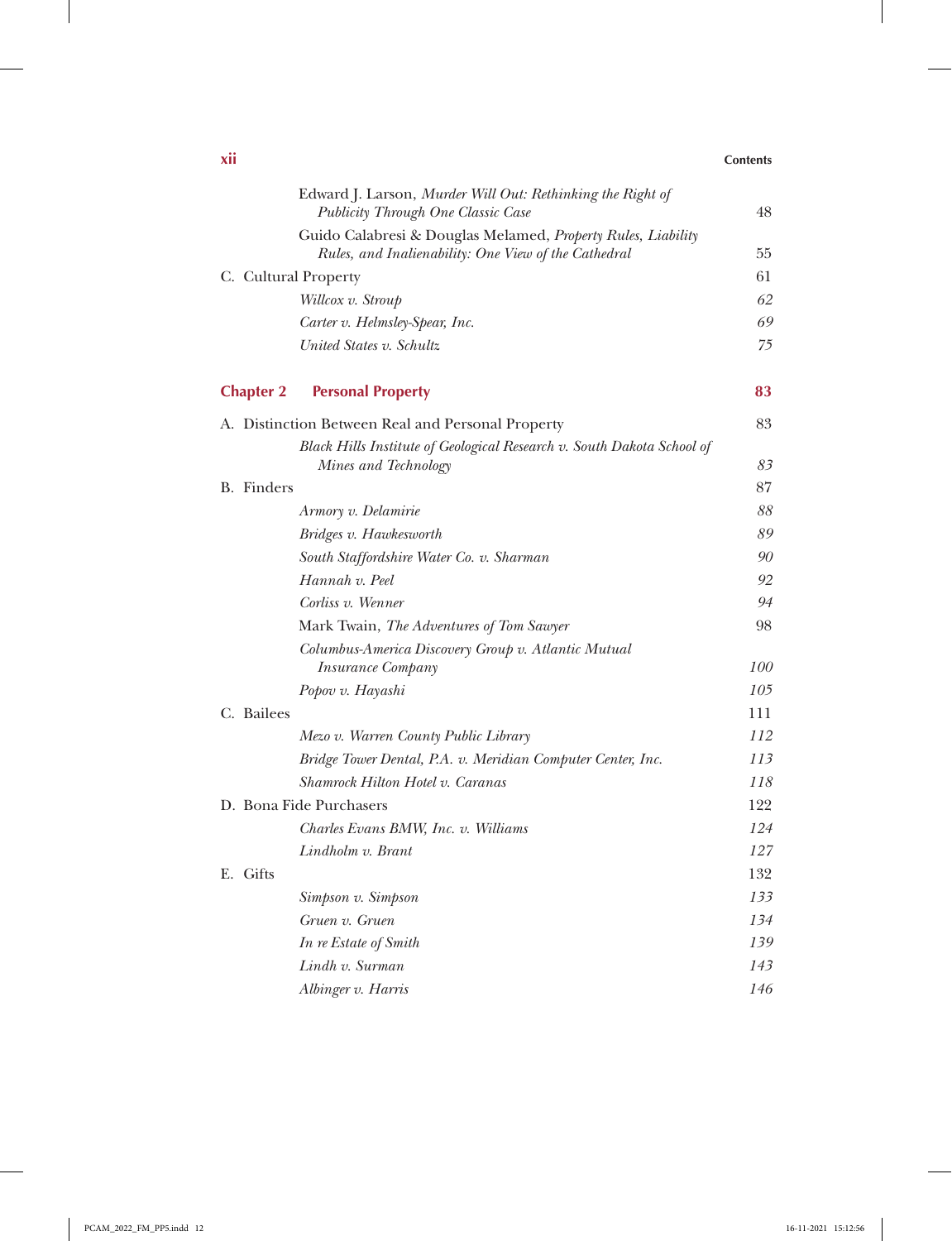| <b>Contents</b>       |                                                                                | XIII |
|-----------------------|--------------------------------------------------------------------------------|------|
| <b>Chapter 3</b>      | <b>Race and Exclusion in the Property System</b>                               | 151  |
| A. Historical Context |                                                                                | 151  |
|                       | Cheryl Harris, Whiteness as Property                                           | 151  |
|                       | Cheryl Harris, Reflections on Whiteness as Property                            | 153  |
|                       | 1. Conquest and "Discovery"                                                    | 153  |
|                       | Johnson v. M'Intosh                                                            | 153  |
|                       | K-Sue Park, Conquest and Slavery as Foundational to the Property<br>Law Course | 156  |
| 2. Slavery            |                                                                                | 158  |
|                       | Hinds v. Brazealle                                                             | 158  |
|                       | B. Modern Persistence of Exclusion                                             | 161  |
|                       | 1. Discrimination in Housing                                                   | 161  |
|                       | Richard Rothstein, Color of Law                                                | 161  |
|                       | Shelley v. Kraemer                                                             | 164  |
|                       | Fair Housing Act (Title VIII of Civil Rights Act of 1968)                      | 170  |
|                       | Sullivan v. Hernandez                                                          | 172  |
|                       | 2. Native American Burial                                                      | 177  |
|                       | Wana the Bear v. Community Construction, Inc.                                  | 178  |
|                       | Native American Graves Protection and Repatriation Act                         | 180  |
|                       | Bonnichsen v. United States                                                    | 181  |
| <b>Chapter 4</b>      | <b>Protecting Possession</b>                                                   | 187  |
|                       | A. Trespass and the Right to Exclude                                           | 187  |
|                       | Marrone v. Washington Jockey Club                                              | 188  |
|                       | Jacque v. Steenberg Homes, Inc.                                                | 190  |
|                       | Watchtower Bible and Tract Society of New York, Inc. v.                        |      |
|                       | Village of Stratton                                                            | 195  |
|                       | Sotelo v. DirectRevenue, LLC                                                   | 202  |
|                       | <b>B.</b> Adverse Possession                                                   | 207  |
|                       | Tran v. Macha                                                                  | 208  |
|                       | Howard v. Kunto                                                                | 211  |
|                       | Mannillo v. Gorski                                                             | 215  |
|                       | ITT Rayonier, Inc. v. Bell                                                     | 221  |
|                       | Halpern v. Lacy Investment Corporation                                         | 225  |
|                       | O'Keeffe v. Snyder                                                             | 228  |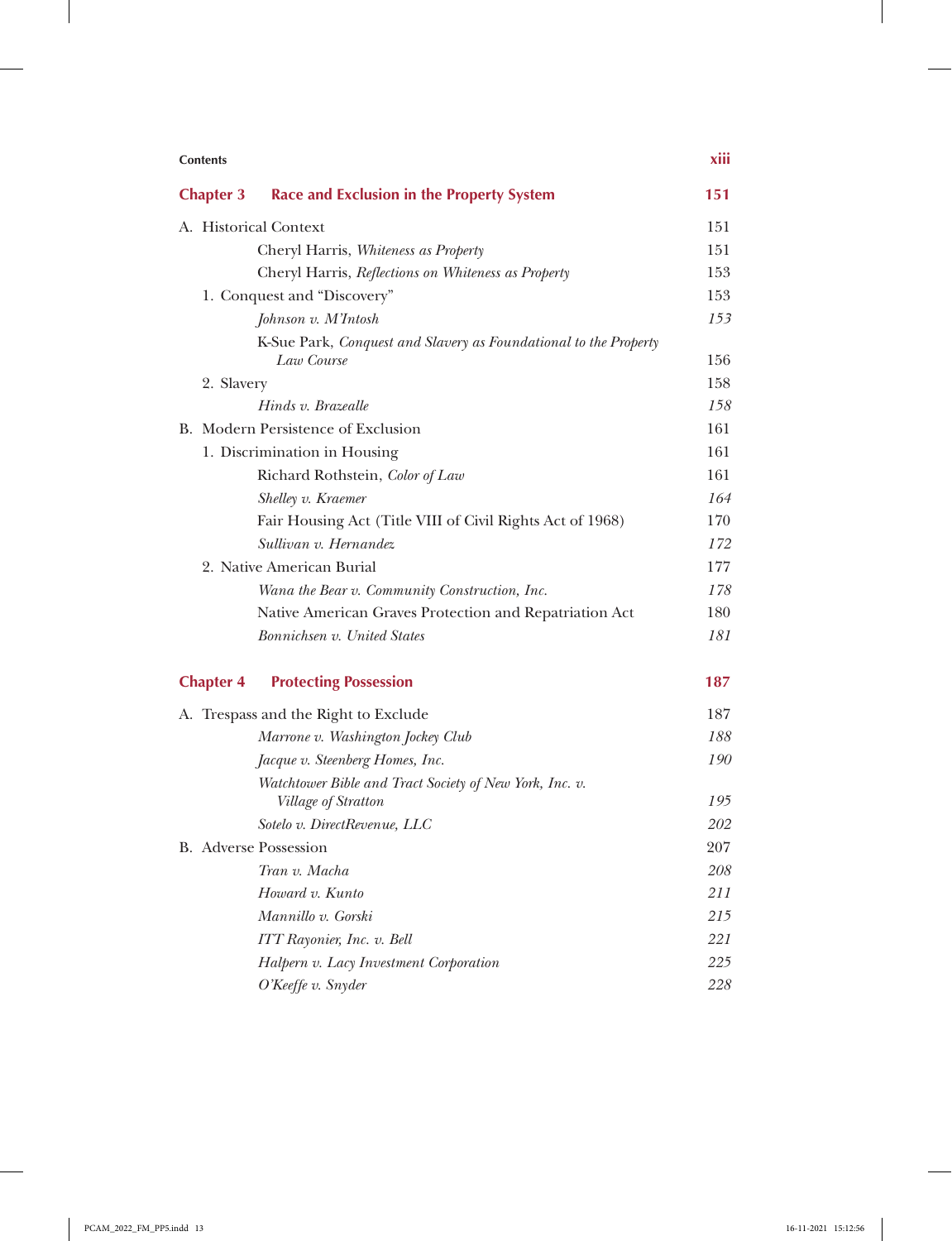| <b>XIV</b>                                                 | <b>Contents</b> |
|------------------------------------------------------------|-----------------|
| C. Mistaken Improvers                                      | 240             |
| Wetherbee v. Green                                         | 240             |
| Isle Royale Mining Company v. Hertin                       | 245             |
| Hardy v. Burroughs                                         | 250             |
| <b>Intellectual Property</b><br><b>Chapter 5</b>           | 253             |
| A. The Historical Foundations of Intellectual Property Law | 255             |
| Baker v. Selden                                            | 259             |
| The Barbed Wire Patent                                     | 265             |
| Hanover Star Milling Company v. Metcalf                    | 274             |
| <b>B.</b> Intellectual Property Law Matures                | 279             |
| Kellogg Co. v. National Biscuit Co.                        | 279             |
| E.I. DuPont DeNemours & Company v. Christopher             | 284             |
| Revision of the Federal Copyright Statute (1978)           | 288             |
| Jordache Enterprises, Inc. v. Hogg Wyld, Ltd.              | 291             |
| Note on Intellectual Property in a Global Context          | 298             |
| C. Intellectual Property in the Twenty-First Century       | 301             |
| State v. Pickett                                           | 302             |
| Skidmore v. Led Zeppelin                                   | 309             |
| <b>Property in Living Things</b><br><b>Chapter 6</b>       | 317             |
| A. Animals and Other Organisms                             | 317             |
| Pierson v. Post                                            | 317             |
| Bilida v. McCleod                                          | 322             |
| Travis v. Murray                                           | 325             |
| Diamond v. Chakrabarty                                     | 331             |
| B. Human Life                                              | 339             |
| Dred Scott v. Sandford                                     | 339             |
| Greenberg v. Miami Children's Hospital Research Institute  | 346             |
| Kurchner v. State Farm Fire & Casualty Co.                 | 350             |
| Newman v. Sathyavaglswaran                                 | 353             |
| <b>Chapter 7</b><br><b>Present Estates</b>                 | 361             |
| A. Introduction                                            | 361             |
| In re O'Connor's Estate                                    | 362             |
| B. Fee Simple Absolute                                     | 365             |
| Roberts v. Rhodes                                          | 366             |

 $\overline{\phantom{a}}$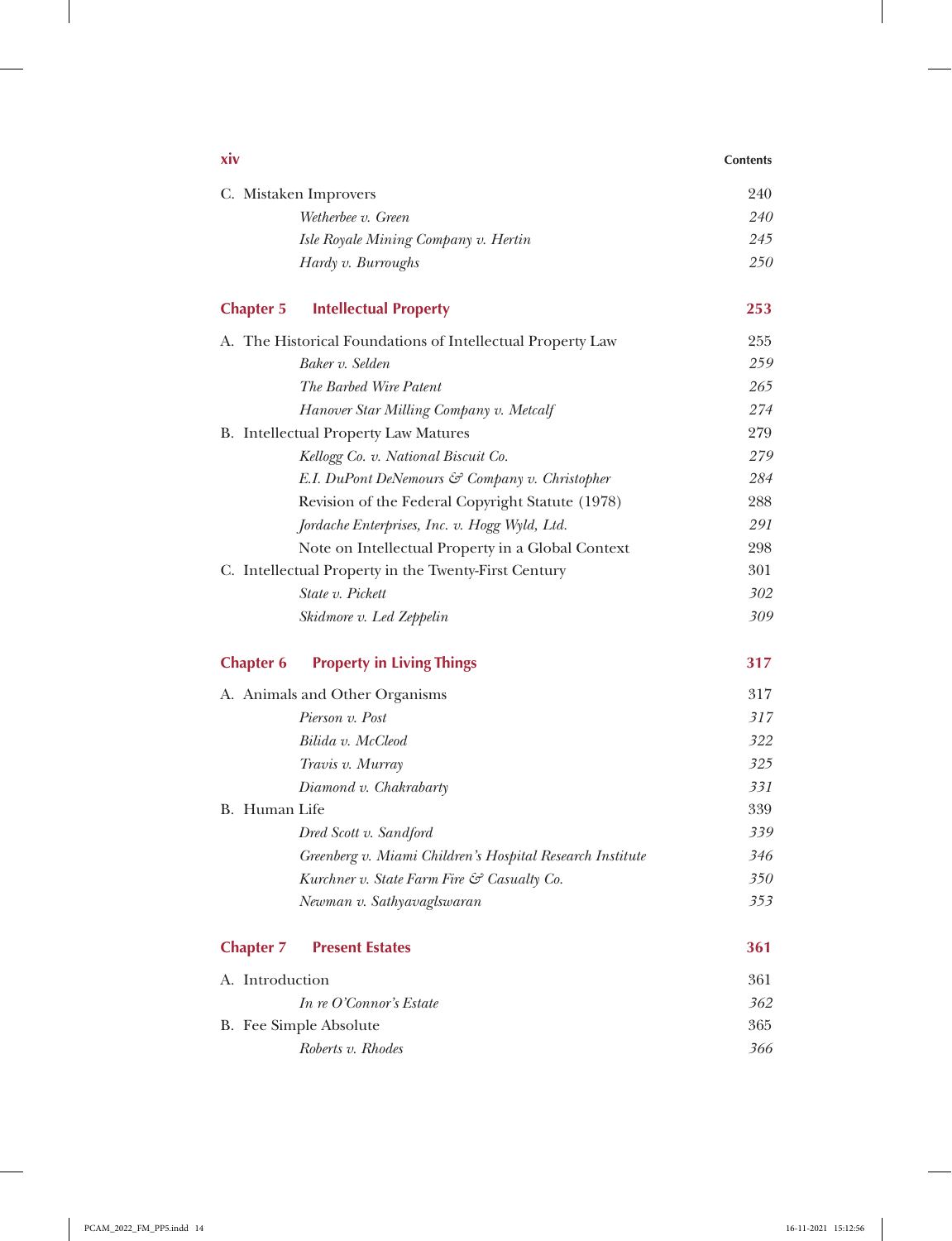| <b>Contents</b>                                                              | XV  |
|------------------------------------------------------------------------------|-----|
| C. Fee Simple Defeasible                                                     | 369 |
| Babb v. Rand                                                                 | 370 |
| Mayor and City Council of Ocean City v. Taber                                | 373 |
| City of Palm Springs v. Living Desert Reserve                                | 377 |
| D. Life Estate                                                               | 382 |
| White v. Brown                                                               | 383 |
| Williams v. Estate of Williams                                               | 387 |
| Hahn v. Hagar                                                                | 391 |
| E. Doctrine of Waste                                                         | 396 |
| Melms v. Pabst Brewing Co.                                                   | 396 |
| Matteson v. Walsh                                                            | 400 |
| <b>Chapter 8</b><br><b>Future Interests</b>                                  | 407 |
| A. Reversion and Remainder                                                   | 408 |
| ABO Petroleum Corporation v. Amstutz                                         | 408 |
| Swanson v. Swanson                                                           | 412 |
| B. Right of Entry and Possibility of Reverter                                | 416 |
| Mahrenholz v. County Board of School Trustees                                | 416 |
| Fowler v. LAC Minerals (USA), LLC                                            | 420 |
| Evans v. Abney                                                               | 424 |
| C. Executory Interest                                                        | 430 |
| Washington State Grange v. Brandt                                            | 430 |
| D. Rule Against Perpetuities                                                 | 435 |
| Abrams v. Templeton                                                          | 435 |
| United Virginia Bank/Citizens & Marine v. Union Oil<br>Company of California | 440 |
| E. Rules of Construction and Rules of Law                                    | 443 |
| Harris Trust and Savings Bank v. Beach                                       | 444 |
|                                                                              |     |
| <b>Chapter 9</b><br><b>Concurrent Ownership</b>                              | 451 |
| A. Cotenants                                                                 | 452 |
| 452<br>1. Right to Shared Possession                                         |     |
| Fernandez v. California                                                      | 452 |
| Barrow v. Barrow                                                             | 459 |
| Ark Land Company v. Harper                                                   | 465 |
| 2. Joint Tenancy                                                             | 471 |
| James v. Taylor                                                              | 471 |

 $\overline{\phantom{a}}$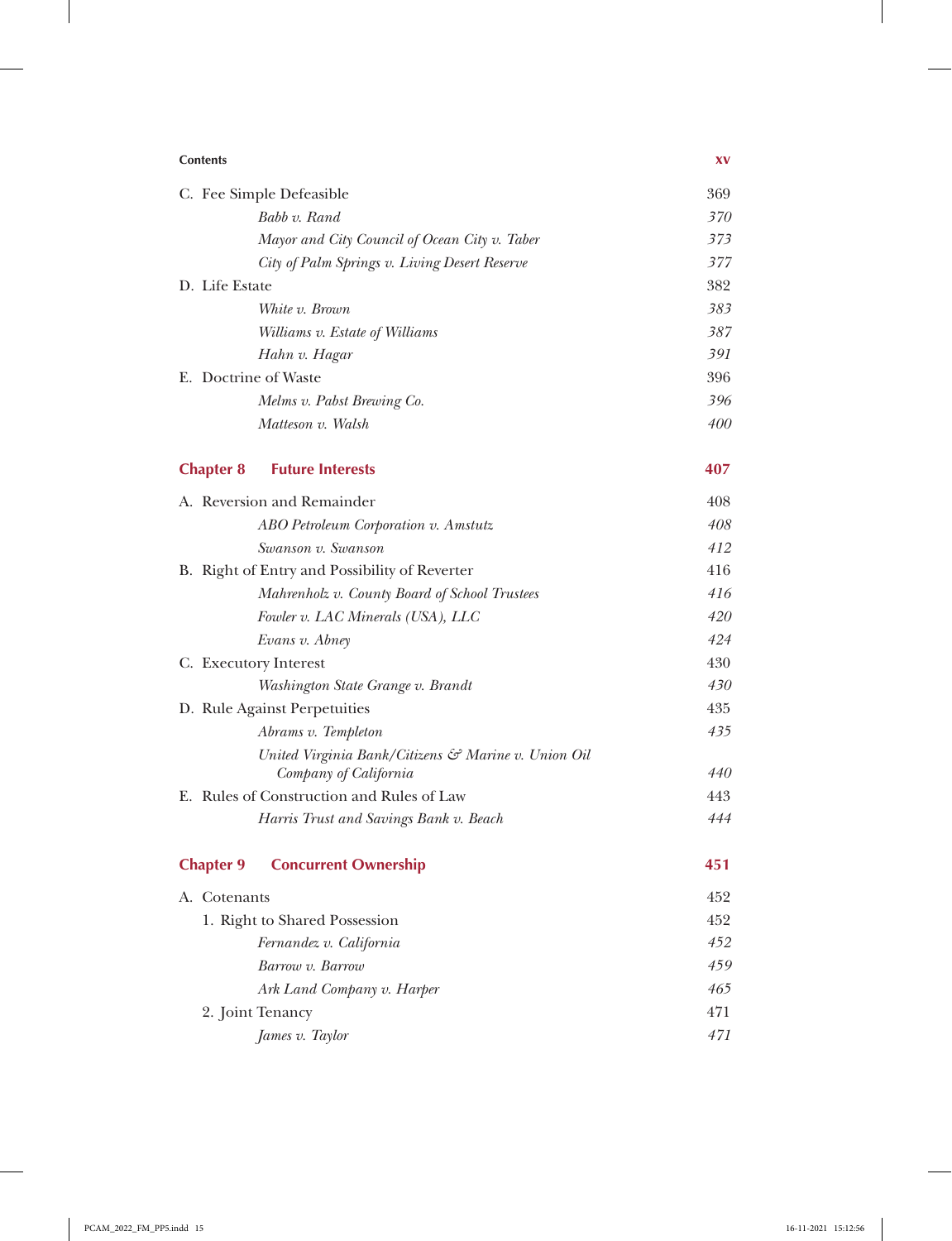| <b>XVI</b>                                      | <b>Contents</b> |
|-------------------------------------------------|-----------------|
| Jackson v. O'Connell                            | 475             |
| Duncan v. Vassaur                               | 477             |
| <b>B.</b> Marital Property                      | 479             |
| 1. Tenancy by the Entirety                      | 480             |
| United States v. Craft                          | 480             |
| 2. Death                                        | 487             |
| 3. Divorce                                      | 488             |
| Guy v. Guy                                      | 490             |
| 4. Community Property                           | 494             |
| In re Marriage of Horn                          | 498             |
| Osuna v. Quintana                               | 502             |
| C. Property Rights of Unmarried Couples         | 507             |
| Marvin v. Marvin                                | 508             |
| Gormley v. Robertson                            | 515             |
| <b>Vertical Dimensions</b><br><b>Chapter 10</b> | 521             |
| A. Airspace                                     | 521             |
| United States v. Causby                         | 521             |
| Southwest Weather Research, Inc. v. Rounsaville | 530             |
| B. Condominiums                                 | 533             |
| Harvey v. Landing Homeowners Association        | 534             |
| C. Oil, Gas, and Minerals                       | 541             |
| Barnard v. Monongahela Natural Gas Co.          | 541             |
| Elliff v. Texon Drilling Co.                    | 542             |
| D. Water                                        | 549             |
| Edwards Aquifer Authority v. Day                | 549             |
| E. Caves                                        | 555             |
| Edwards v. Sims                                 | 555             |
| <b>Chapter 11</b><br><b>Landlord and Tenant</b> | 563             |
| A. The Nature of Leasehold Estates              | 563             |
| Cook v. University Plaza                        | 564             |
| Prescott v. Smits                               | 567             |
| B. Delivery of Possession                       | 570             |
| Dieffenbach v. McIntyre                         | 570             |
| C. Condition of Premises                        | 574             |
| Smith v. McEnany                                | 574             |
| Blackett v. Olanoff                             | 577             |

 $\overline{\phantom{a}}$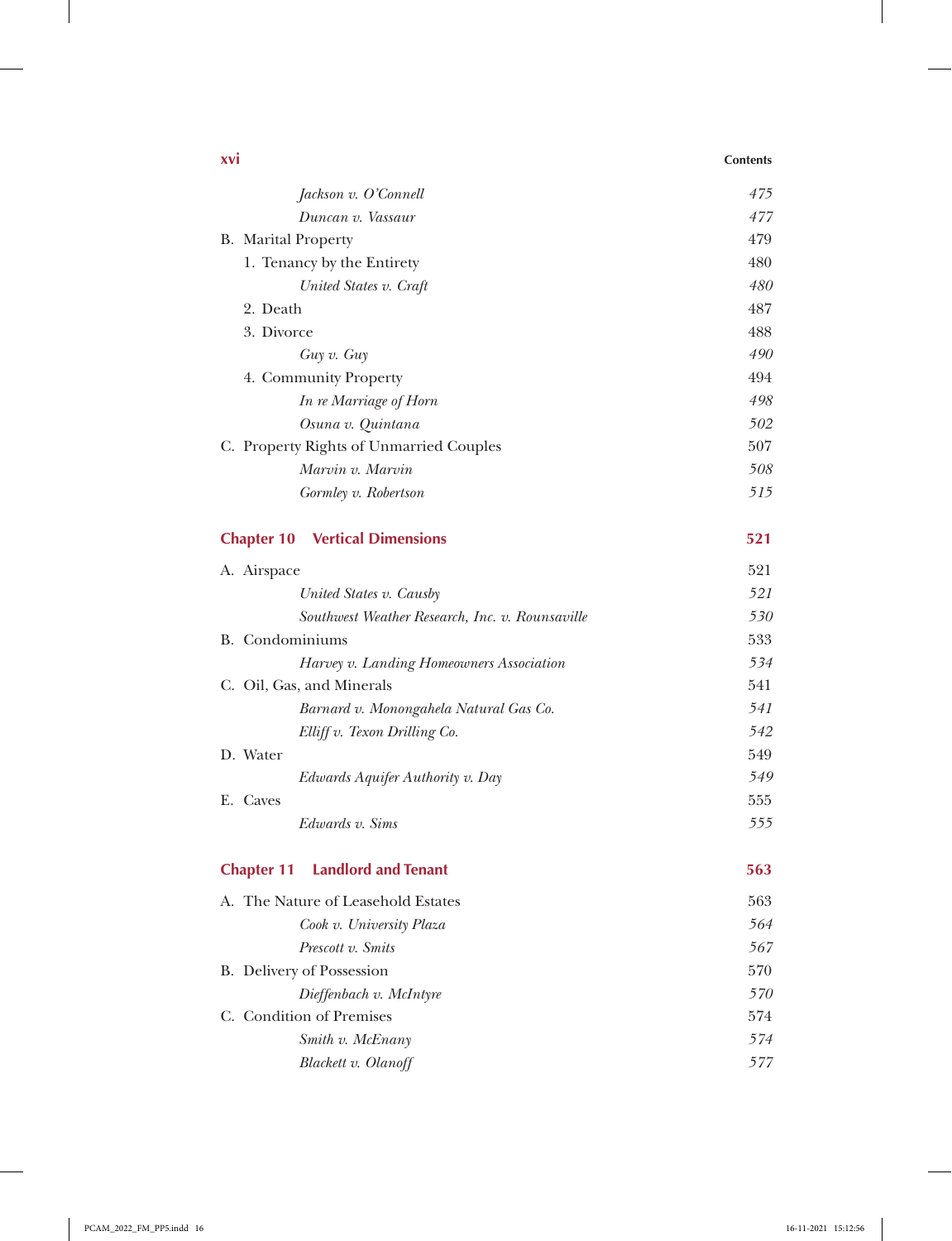| <b>Contents</b>                                                                | xvii |
|--------------------------------------------------------------------------------|------|
| Javins v. First National Realty Corporation                                    | 581  |
| Castaneda v. Olsher                                                            | 595  |
| D. Tenant's Use of Premises                                                    | 601  |
| Stroup v. Conant                                                               | 601  |
| Brown v. DuBois                                                                | 604  |
| White v. Molyneux                                                              | 608  |
| E. Landlord's Remedies for Tenant Breach                                       | 611  |
| Palm Beach Florida Hotel v. Nantucket Enterprises                              | 611  |
| Fennelly v. Lyons                                                              | 614  |
| Holy Properties Limited, L.P. v. Kenneth Cole Productions, Inc.                | 617  |
| Transfers by Landlord and Tenant<br>Е.                                         | 619  |
| Jaber v. Miller                                                                | 619  |
| Kendall v. Ernest Pestana, Inc.                                                | 625  |
| <b>Chapter 12</b><br><b>Real Estate Transfers</b>                              | 633  |
| A. Contracts of Sale                                                           | 636  |
| Sterling v. Taylor                                                             | 636  |
| Brush Grocery Kart, Inc. v. Sure Fine Market, Inc.                             | 642  |
| B. Deeds and Mortgages                                                         | 647  |
| Sargent v. Baxter                                                              | 647  |
| Blunier v. Staggs                                                              | 649  |
| Mehrsa Baradaran, The Color of Money: Black Banks and the<br>Racial Wealth Gap | 651  |
| C. Property Quality                                                            | 653  |
| Donnelly v. Taylor                                                             | 653  |
| Reed v. King                                                                   | 656  |
| Stambovsky v. Ackley                                                           | 658  |
| D. Recording System                                                            | 662  |
| MidCountry Bank v. Krueger                                                     | 666  |
| Chornuk v. Nelson                                                              | 673  |
| <b>Nuisance and Public Trust</b><br><b>Chapter 13</b>                          | 677  |
| A. Private Nuisance Law                                                        | 677  |
| Biglane v. Under the Hill Corporation                                          | 678  |
| Prah v. Maretti                                                                | 682  |
| Wernke v. Halas                                                                | 687  |
| Dowdell v. Bloomquist                                                          | 692  |
| Babb v. Lee County Landfill SC, LLC                                            | 694  |

 $\overline{\phantom{a}}$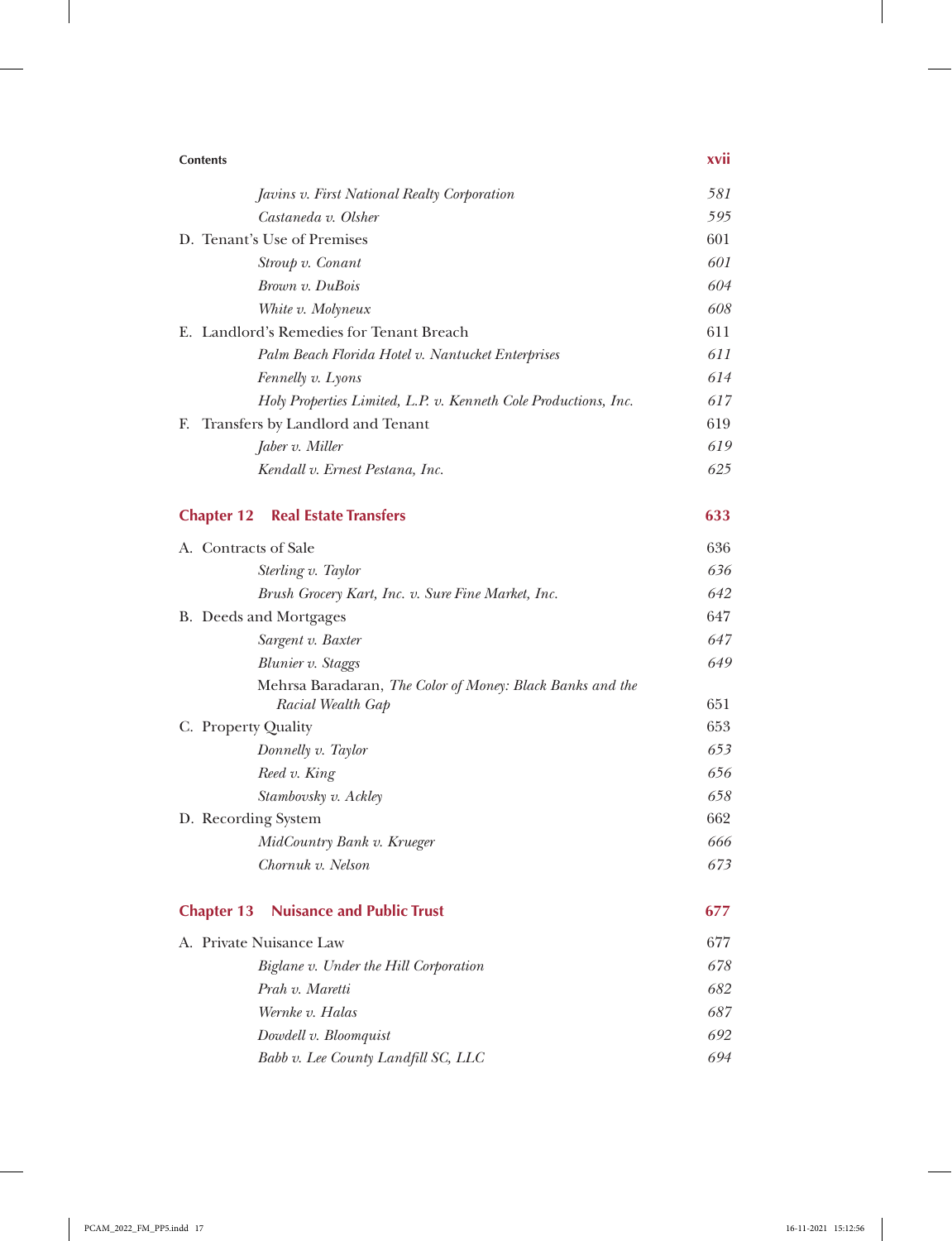| xviii                                                                        | <b>Contents</b> |
|------------------------------------------------------------------------------|-----------------|
| B. Public Nuisance Law                                                       | 700             |
| Mark v. Oregon                                                               | 701             |
| C. Public Trust Doctrine                                                     | 707             |
| Glass v. Goeckel                                                             | 707             |
| National Audubon Society v. Superior Court of Alpine County                  | 713             |
| <b>Chapter 14</b><br><b>Servitudes</b>                                       | 723             |
| A. Easements, Profits, and Licenses                                          | 723             |
| 1. Express Creation and Scope                                                | 724             |
| Hagan v. Delaware Anglers' & Gunners' Club                                   | 724             |
| Leabo v. Leninski                                                            | 725             |
| Estate of Thomson v. Wade                                                    | 729             |
| Windham Land Trust v. Jeffords                                               | 731             |
| M.P.M. Builders, LLC v. Dwyer                                                | 735             |
| Christensen v. City of Pocatello                                             | 738             |
| 2. Non-Express Creation                                                      | 742             |
| Thompson v. E.I.G. Palace Mall, LLC                                          | 742             |
| Schwab v. Timmons                                                            | 746             |
| Horner v. Heather                                                            | 752             |
| 3. Termination                                                               | 755             |
| Preseault v. United States                                                   | 755             |
| <b>B.</b> Covenants                                                          | 763             |
| Neponsit Property Owners' Association v. Emigrant Industrial<br>Savings Bank | 764             |
| Tulk v. Moxhay                                                               | 770             |
| Fong v. Hashimoto                                                            | 774             |
| Nahrstedt v. Lakeside Village Condominium Association                        | 778             |
| River Heights Associates Limited Partnership v. Batten                       | 785             |
| <b>Chapter 15</b><br><b>Government Land Use Controls</b>                     | 791             |
| A. Zoning                                                                    | 791             |
| Village of Euclid v. Ambler Realty Company                                   | 791             |
| Duffy v. Milder                                                              | 801             |
| Watergate West, Inc. v. District of Columbia Board of Zoning Adjustment      | 805             |
| Cochran v. Fairfax County Board of Zoning Appeals                            | 810             |
| Rodgers v. Village of Tarrytown                                              | 816             |
| $H.H.B., L.L.C. v. D \mathcal{G} F, L.L.C.$                                  | 821             |
|                                                                              |                 |

 $\overline{\phantom{a}}$